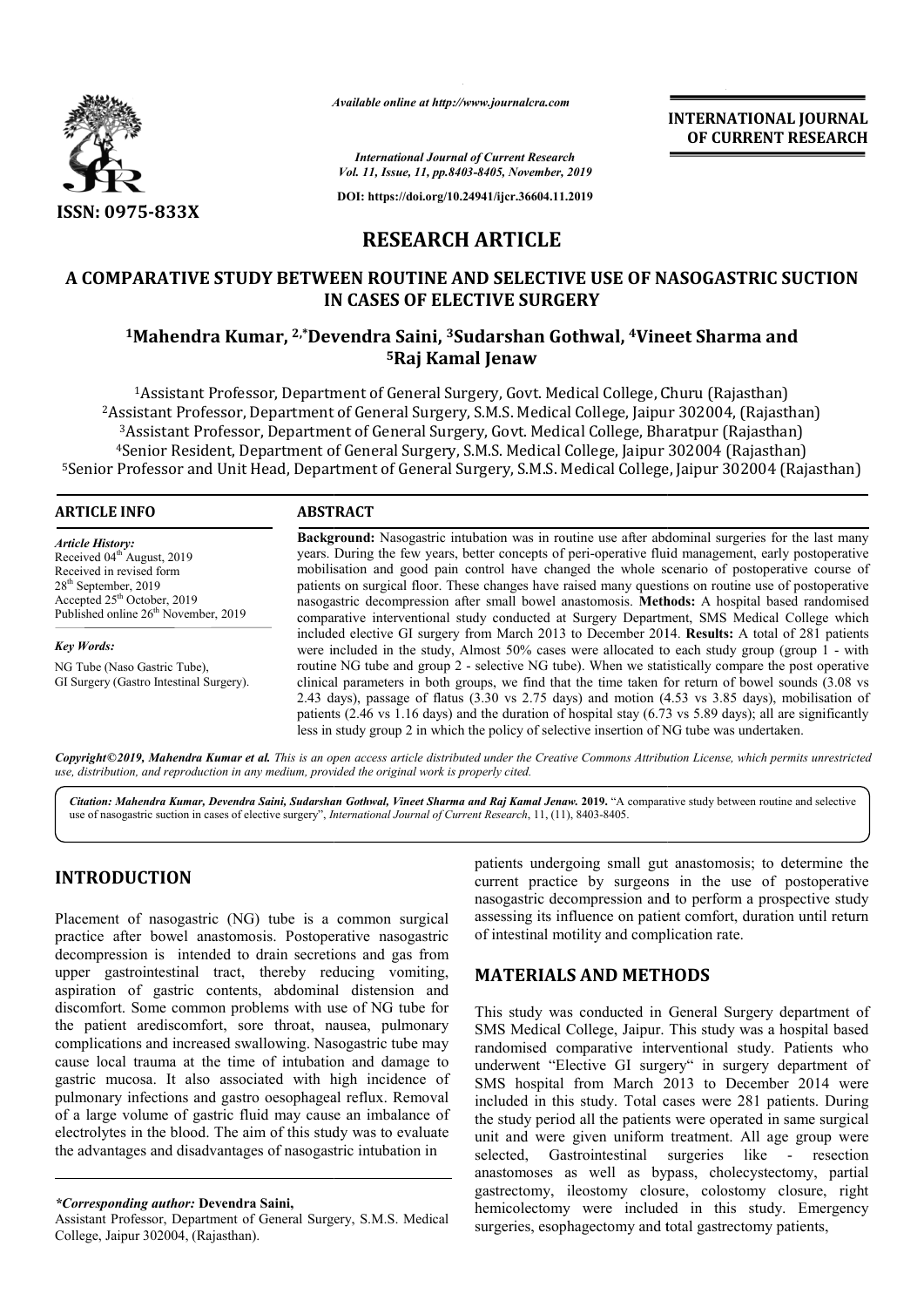

**Compare various subjective and objective aspects of the patient of both group**

**Table 1.Unpleasant Post Operative Symptoms in Relation to Study Groups**

|                 |         | Studv         | Group     |               | Total |       |
|-----------------|---------|---------------|-----------|---------------|-------|-------|
| <b>Symptoms</b> | Routine | NG Tube       | Selective | NG Tube       |       |       |
|                 | NO.     | $\frac{0}{0}$ | NO.       | $\frac{0}{0}$ | NO.   | $\%$  |
| Sore Throat     | 114     | 40.56         | 80        | 28.489        | 194   | 69.03 |
| Nose Bleeding   |         | 11.03         |           | 0.7           | 33    | 11.74 |
| Nausea          | 78      | 27.75         | 25        | 8.896         | 103   | 36.65 |
| Cough           | 88      | 31.31         | 46        | 16.37         | !34   | 47.68 |

|  | Table 2. Postoperative Clinical Parameters in Relation to Study Groups |  |  |
|--|------------------------------------------------------------------------|--|--|
|  |                                                                        |  |  |

| Clinical                  | Study               | Group               | P Value* |
|---------------------------|---------------------|---------------------|----------|
| Parameter                 | Routine NG Tube     | Selective NG Tube   |          |
| Return of bowel sounds    | $3.0785 + (-1.484)$ | $2.4397 + (-1.746)$ | < 0.0001 |
| Passage of flatus         | $3.3+/1.674$        | $2.759 + (-1.85)$   | < 0.0001 |
| Passage of motion         | $4.536+/-1.753$     | $3.851 + (-2.254)$  | < 0.0001 |
| Time to mobilise          | $2.464+/1.407$      | $1.163+/1.031$      | < 0.0001 |
| Duration of hospital stay | $6.736 + (-3.595)$  | $5.894 + (-3.335)$  | < 0.0001 |

**Table 3. Comparison between the two study groups with Respect to the Unpleasant Post Operative Symptoms**

| Symptom       | Routine NG Tube insertion | Selective NG Tube insertion | P Value* |
|---------------|---------------------------|-----------------------------|----------|
| Sore throat   | 14                        | 80                          | < 0.0001 |
| Nose bleeding |                           |                             | < 0.0001 |
| Nausea        | 78                        | 25                          | < 0.0001 |
| Cough         | 88                        | 46                          | < 0.0001 |

\*Chi square test

re-operative cases, massive small intestinal resection etc. were excluded from this study.

## **RESULTS**

The present study done to assess and compare the treatment outcomes of routine and selective post operative nasogastric suction after elective GI surgery and to find out and compare the complications of routine and selective post operative use of nasogastric suction after elective GI surgery. The data obtained were analysed and the observations made were summarized As we can see from the table no. 1, the incidence of unpleasant post operative symptoms was markedly raised in study group 1 in which routine use of nasogastric tube was done. As far as post operative unpleasant symptoms are concerned, on statistical analysis, they were found to be significantly less in study group 2 with a p value < 0.0001 for all the study parameters as is shown in the above table. Chi square test was employed for statistical analysis.

### **DISCUSSION**

The first use of a NG tube is said to date back to 1790 A.D. when John Hunter stretched the skin of an eel over a whale bone to deliver enteral feeding to a patient with dysphagia(1). The use of a tube to decompress the stomach was described much later in 1884 A.D. by Kussmaul and further by Levin in 1921 A.D. who designed a single lumen tube (2,3). A total 281 patients were included in this study and were randomised in two group. Record was kept of unpleasant symptoms. On analysis, it was found that incidence was quite high in the study group 1 as compared to study group 2. These result were in accordance with the Ocen W et al.On statistical analysis the difference was found to be very highly significant ( $p \le$ 0.0001). The p value obtained was again in accordance with Ocen W et al and Baseem N Nathan et al. On comparison of other post operative clinical parameters, we found that the time taken to return to bowel sounds and passage of flatus and motion was significantly high in study group 1 as compared to study group 2 with p value <0.0001 for each of the parameters. Similarly, the time taken to mobilise the patients was also significantly higher in study group 1 ( $p \le 0.0001$ ).